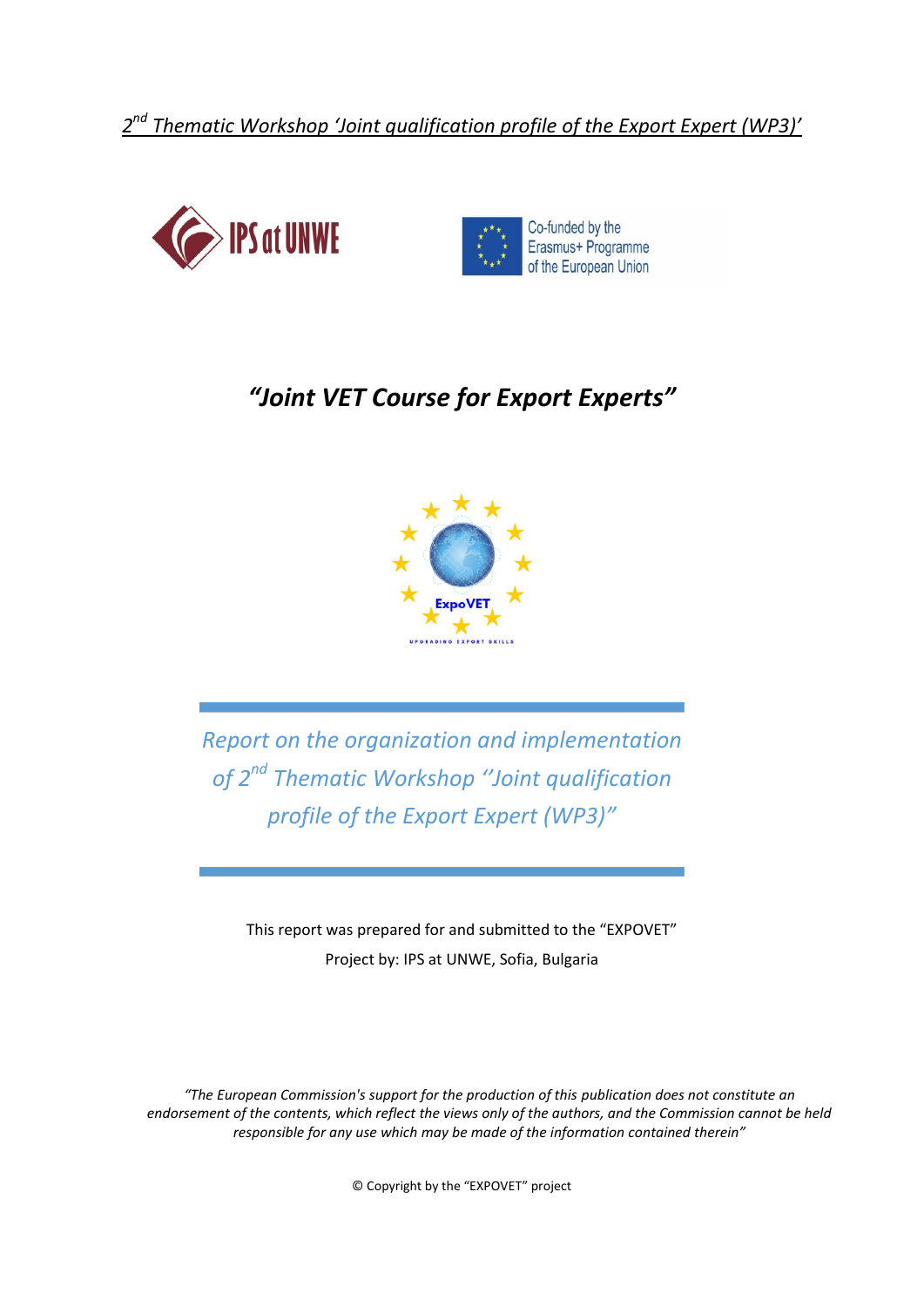The "EXPOVET" partnership consists of:

| <b>Name</b>                                                                                                     | Role                 | <b>Country</b>  |
|-----------------------------------------------------------------------------------------------------------------|----------------------|-----------------|
| Aristotle University of Thessaloniki (AUTH)                                                                     | <b>Lead Partner</b>  | Greece          |
| Federal Institute for Vocational Education &<br><b>Training (BIBB)</b>                                          | Partner <sub>2</sub> | Germany         |
| Greek International Business Association (SEVE)                                                                 | Partner 3            | Greece          |
| <b>Euricon Consultants</b>                                                                                      | Partner 4            | Greece          |
| Institute for Postgraduate Studies (IPS), division<br>of the University of National and World Economy<br>(UNWE) | Partner <sub>5</sub> | <b>Bulgaria</b> |
| Bucharest University of Economic Studies (ASE)                                                                  | Partner 6            | Romania         |
| Association of Economic Universities of South -<br>East Europe & Black Sea Area (ASECU)                         | Partner <sub>7</sub> | Greece          |

## **History Changes**

| <b>Version</b><br><b>Number</b> | Date of Issue                          | <b>Document Title</b>         | Author(s)        |
|---------------------------------|----------------------------------------|-------------------------------|------------------|
| 1                               | 29 <sup>th</sup><br>2019,<br>November, | Report<br>the<br>on           | Prof.<br>Assoc.  |
|                                 | Sofia, Bulgaria                        | organization<br>and           | Petkov,<br>Vasil |
|                                 |                                        | implementation of $2^{nd}$    | PhD              |
|                                 |                                        | Workshop<br>Thematic          |                  |
|                                 |                                        | "Joint qualification profile  |                  |
|                                 |                                        | οf<br>the<br>Export<br>Expert |                  |
|                                 |                                        | (WP3)''                       |                  |
|                                 |                                        |                               |                  |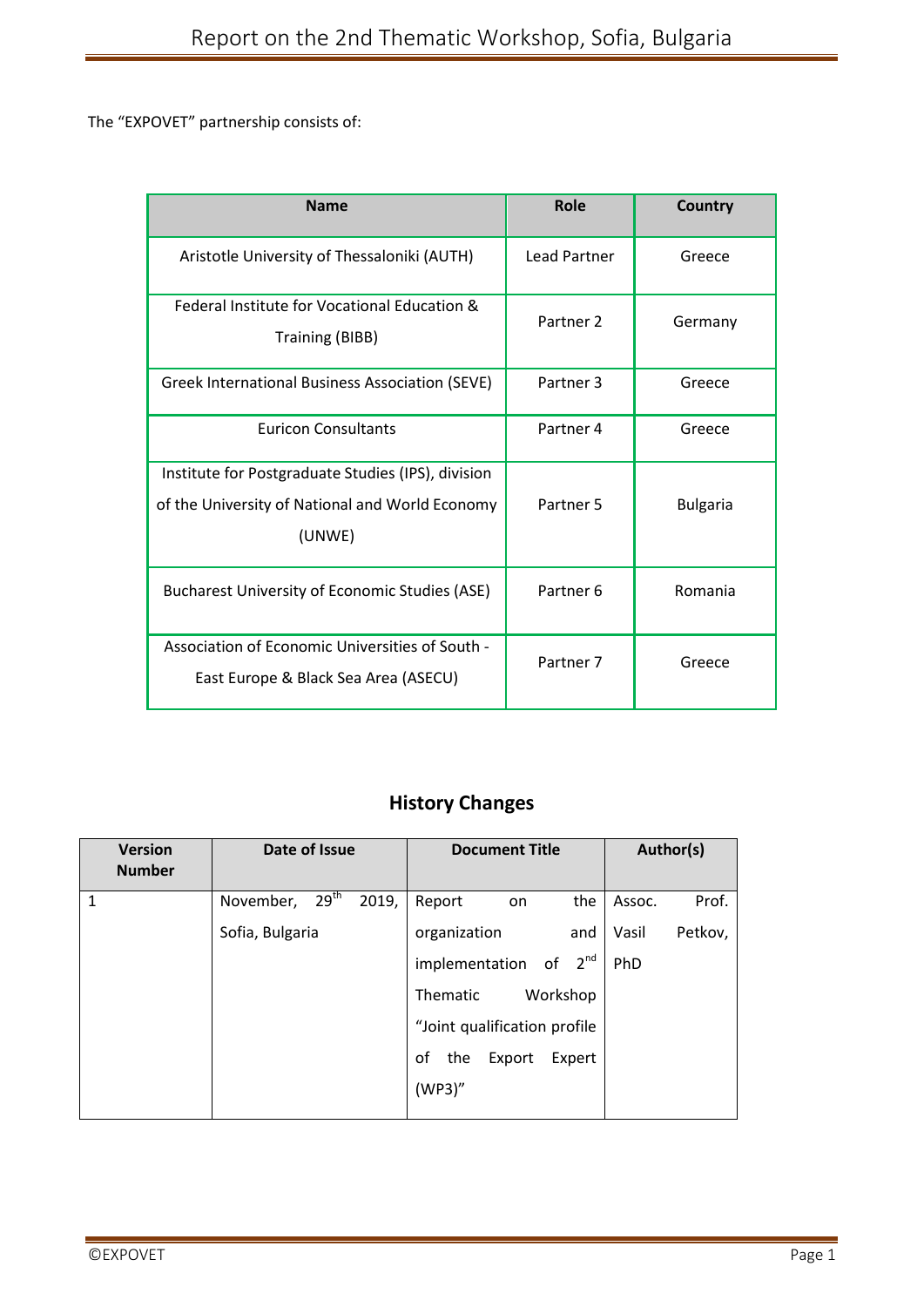## Executive Summary

The 2<sup>nd</sup> Thematic Workshop 'Joint qualification profile of the Export Expert (WP3)' was held in Suite Hotel Sofia, Sofia, Bulgaria on November the 14<sup>th</sup> 2019 from 15.30 to 17.30. After the arrival of the participants they were welcomed by Assoc. Prof. Vasil Petkov from IPS at UNWE. He explained to them the purpose of their participation and the types of questions they might have to answer.

The agenda of the Workshop was:

#### **Joint qualification profile of the Export Expert (WP3)**

*Short Presentation of the project*

*Presentation of joint qualification profile of the Export Expert* 

*Brainstorming*

Prof. Grigoris Zarotiadis (AUTH) briefly explained to the participants the project and its aims:

- $\checkmark$  to develop a joint higher VET Course on issues concerning business internationalization;
- $\checkmark$  to strengthen the project-based transnational collaboration between SMEs & VET providers at tertiary level;
- $\checkmark$  to improve and validate transversal entrepreneurial and communication competences of the students;
- $\checkmark$  to use work-based learning (traineeship) & mobility components.

Then the participants have the opportunity to present their company (organization), their positions and the main responsibilities at work. The guests were from all major sectors of the Bulgarian economy and from enterprises mainly from the big towns. We have representatives from the most prominent export-orientated companies as the one selling the famous Bulgarian rose oil.

Mrs. Isabelle Le Mouillour (BIBB) took the floor to explain some of the specific terms and abbreviations, as well as to shortly present the 'Development of a joint qualification profile of the Export Expert'**.** The major points were: main areas of activity, main profile focus (based on survey results), results of Job Announcement Analysis, and the conclusions.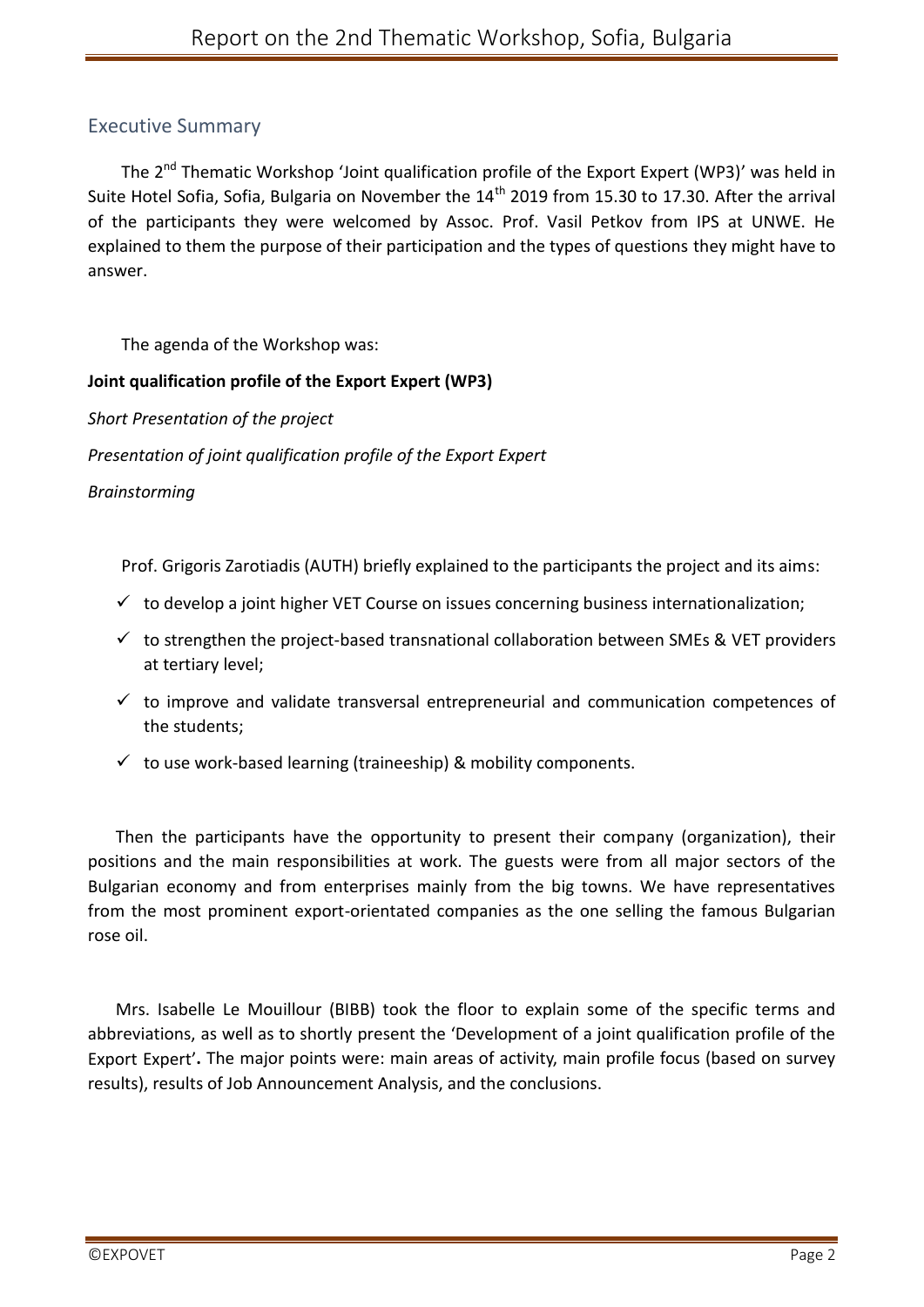After that various questions were posed and the participants answered expressing their point of view, as well as of the organization they work for. The major conclusions from the discussion and brainstorming were:

- $\checkmark$  the duration of the course should be balanced;
- $\checkmark$  the participation depends on the fee and who pays for it;
- $\checkmark$  the internship in other companies is welcomed;
- $\checkmark$  the content should be more practical-orientated:
- $\checkmark$  a necessity for such course exists;
- $\checkmark$  the need for additional qualification exists more in other towns than in the capital;
- $\checkmark$  a better cooperation between the business and the universities should be built;
- $\checkmark$  the universities should adapt their curricula faster;

The recommendations were mainly in the following aspects:

- $\checkmark$  to apply a balanced approach;
- $\checkmark$  to explore the necessity of such VET for Export Experts among workers who haven't degree in economics;
- $\checkmark$  to have in mind the peculiarities in different countries;
- $\checkmark$  to provide skills more than knowledge.

The partners in "EXPOVET" thanked to the participants and the 2<sup>nd</sup> Thematic Workshop in Sofia ended.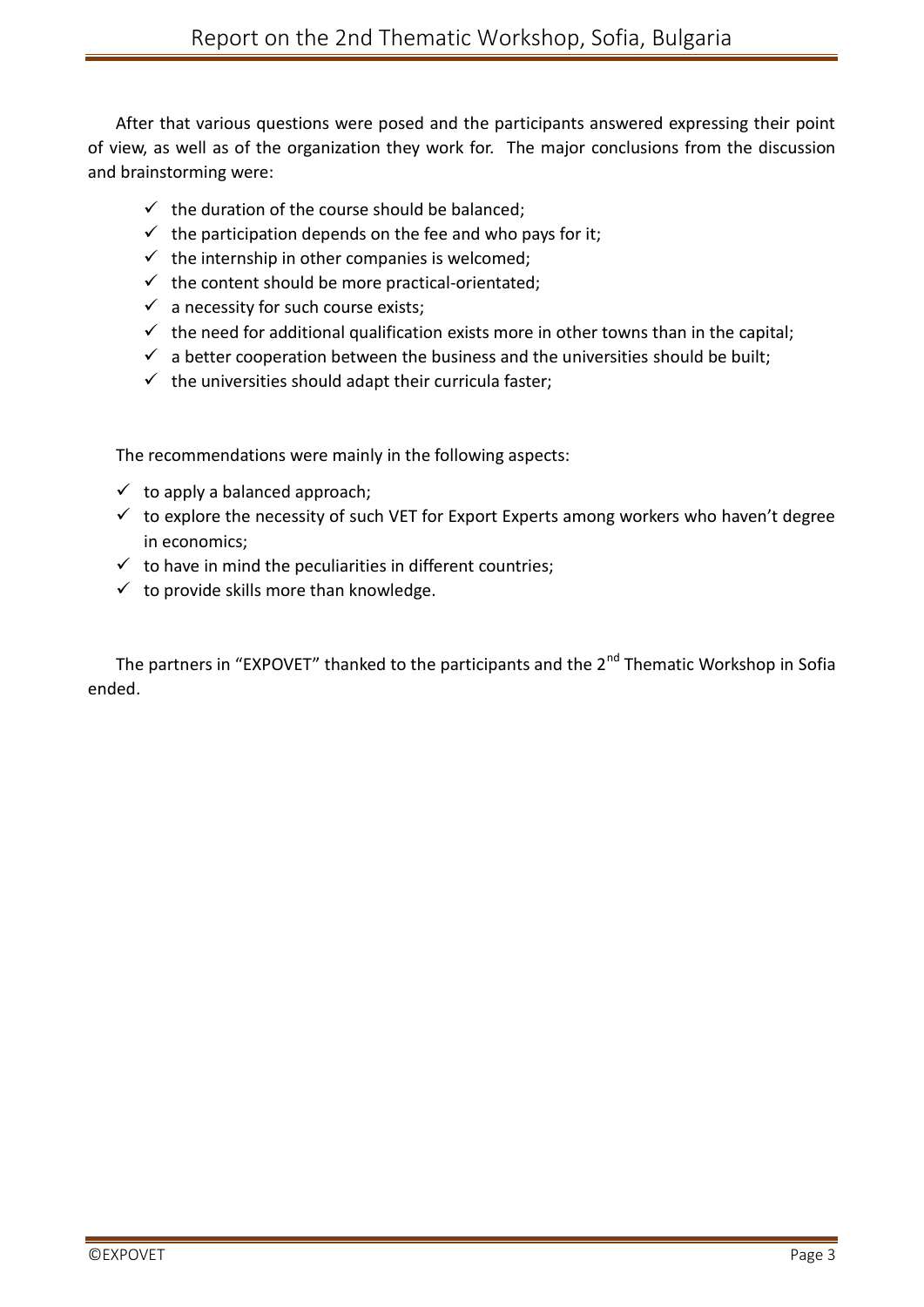## **Report on the event (actions undertaken for the implementation)**

When the dates of the Second Transnational Managerial Meeting and Thematic Workshop were confirmed, invitations were sent via e-mail to the representatives of foreign trade companies, university teachers in the field of international business, and non-profit organizations. The team in Sofia also invited potential participants through direct contacts. In the invitation the purpose of the meeting was explained, and a leaflet of the project was sent. The aim was to have participants not only from the capital of Bulgaria, but from other towns, which was a prerequisite to have a larger coverage and different opinions.

The date of the 2<sup>nd</sup> Thematic Workshop 'Joint qualification profile of the Export Expert (WP3)' was November the 14<sup>th</sup> 2019. It was held in the conference hall of Suite Hotel Sofia, Sofia, Bulgaria from 15.30 till 17.30. A comfortable atmosphere was created. The main speakers were Prof. Grigoris Zarotiadis (AUTH), Mrs. Isabelle Le Mouillour (BIBB), and Assoc. Prof. Vasil Petkov (IPS at UNWE). The purpose was not to have long presentations, but to conduct a dialogue and to perform a brainstorming. We have 25 participants from different sectors of the economy in Bulgaria.

The overall impression was that the Workshop met its goals and a valuable discussion was held. The participants felt that their opinion would matter and we highly appreciated their participation. Some ideas were new to the partners in the "EXPOVET". Free conversations were held after the end of the Workshop. The administrative support was from the IPS at UNWE, Sofia, which was responsible for the attendance list, pictures and other activities.